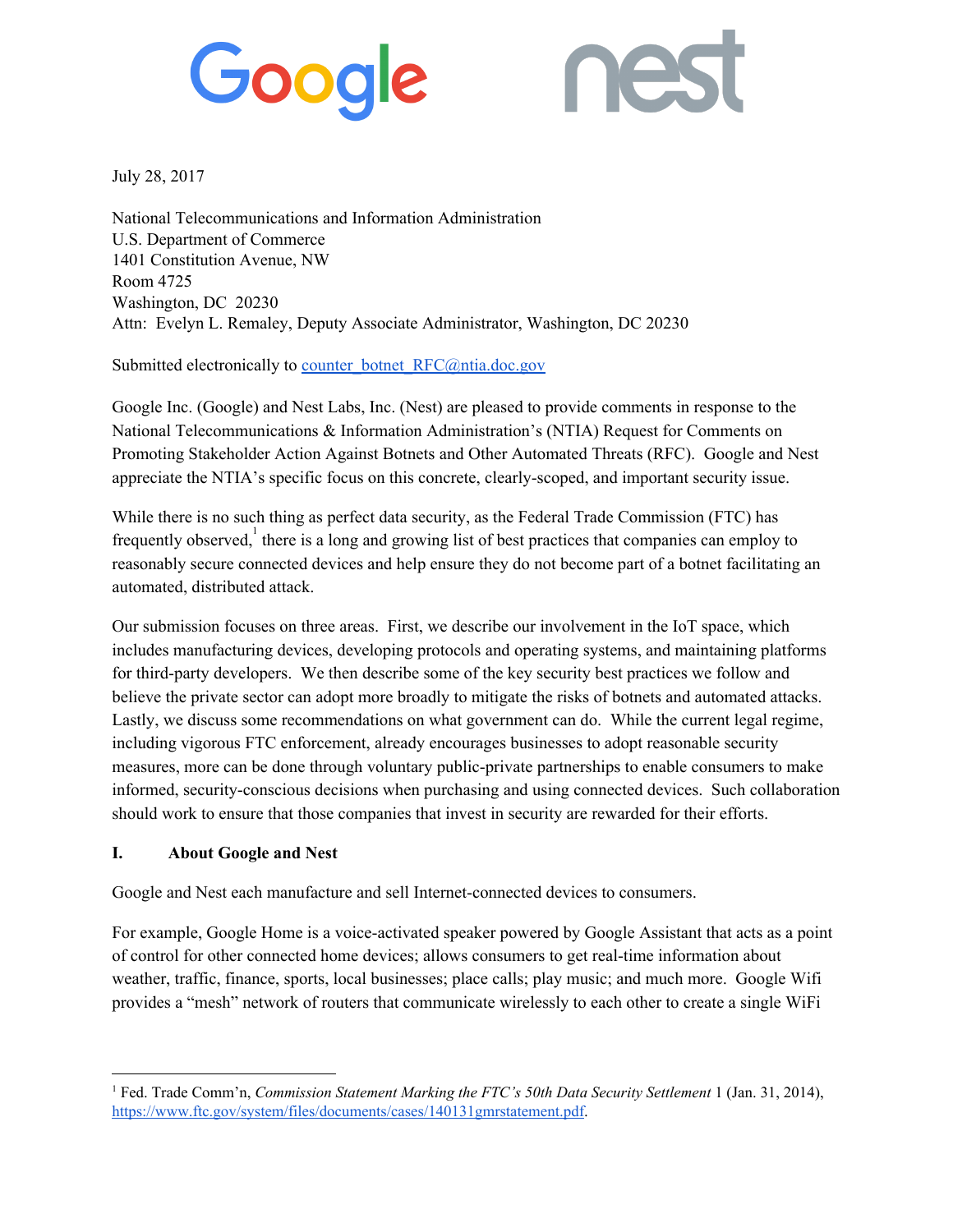network that provides a blanket of connectivity. This allows consumers to have multiple sources of powerful WiFi blanketing their home.

Google also develops and maintains the Android Things operating system and platform, which enables third-party developers to build smart devices and applications using Android APIs and Google services. 2 This will allow developers to take advantage of the security built into the Android operating system,<sup>3</sup> including over-the-air security updates.<sup>4</sup>

Nest manufactures connected home products to create a thoughtful home that takes care of the people inside it, while also addressing societal challenges such as energy use, life safety, and personal security. The Nest Learning Thermostat is a smart thermostat that, through onboard sensors, user interaction, and advanced algorithms, can learn a household's temperature preferences to help consumers stay comfortable and save energy. Nest Protect is a smoke and carbon monoxide alarm that uses advanced sensor and communications technology and intelligent algorithms to alert users to smoke and carbon monoxide emergencies, speak verbal warnings, and provide mobile notifications through the Nest app. Nest Cam, Nest Cam Outdoor, and Nest Cam IQ are home security cameras that provide 24/7 live streaming to customers' phones to help them monitor their homes, find out if something is wrong, watch their pets, or simply to know if a package has arrived.

Via the Works with Nest program, third-party developers can obtain access to the Nest cloud API to build integrations between Nest products and services and third-party products and services.

### **II. Google and Nest's Approach to Securing Connected Devices**

Google and Nest share NTIA's concern over the threat of botnets to wage automated, distributed attacks. Malicious actors target vulnerable computers or connected devices, which are then infected with malware. The compromised devices—a "botnet"—can be remotely commanded to undertake a number of tasks, including mounting distributed denial of service (DDOS) attacks against the ultimate targets.<sup>5</sup> This is done by causing the botnet to generate a flood of traffic to overwhelm a web domain. The use of connected devices makes it especially difficult for the web domain to mitigate attacks by identifying and screening requests from compromised devices because each device has its own IP address and the requests appear legitimate. If the DDOS attack successfully targets a key piece of infrastructure, such as a

<sup>4</sup> *See, e.g.*, Android Things, *Update Builds for an Android Things Product*, <https://developer.android.com/things/console/update.html#push-a-build>.

<sup>&</sup>lt;sup>2</sup> *See* Android Things, [https://developer.android.com/things/index.html.](https://developer.android.com/things/index.html)

<sup>3</sup> *See* Android Source, *Security*, [https://source.android.com/security/.](https://source.android.com/security/)

<sup>5</sup> *See, e.g.*, John Leyden, *Mysterious Hajime Botnet Has Pwned 300,000 IoT Devices*, The Register (Apr. 27, 2017), [https://www.theregister.co.uk/2017/04/27/hajime\\_iot\\_botnet/](https://www.theregister.co.uk/2017/04/27/hajime_iot_botnet/); Lily Hay Newman, *The Botnet that Broke the Internet Isn't Going Away*, Wired (Dec. 9, 2016), <https://www.wired.com/2016/12/botnet-broke-internet-isnt-going-away/>; Michael Kan, *An IoT Botnet Is Partly Behind Friday's Massive DDOS Attack*, PCWorld (Oct. 21, 2016), [http://www.pcworld.com/article/3134056/hacking/an-iot-botnet-is-partly-behind-fridays-massive-ddos-attack.html.](http://www.pcworld.com/article/3134056/hacking/an-iot-botnet-is-partly-behind-fridays-massive-ddos-attack.html)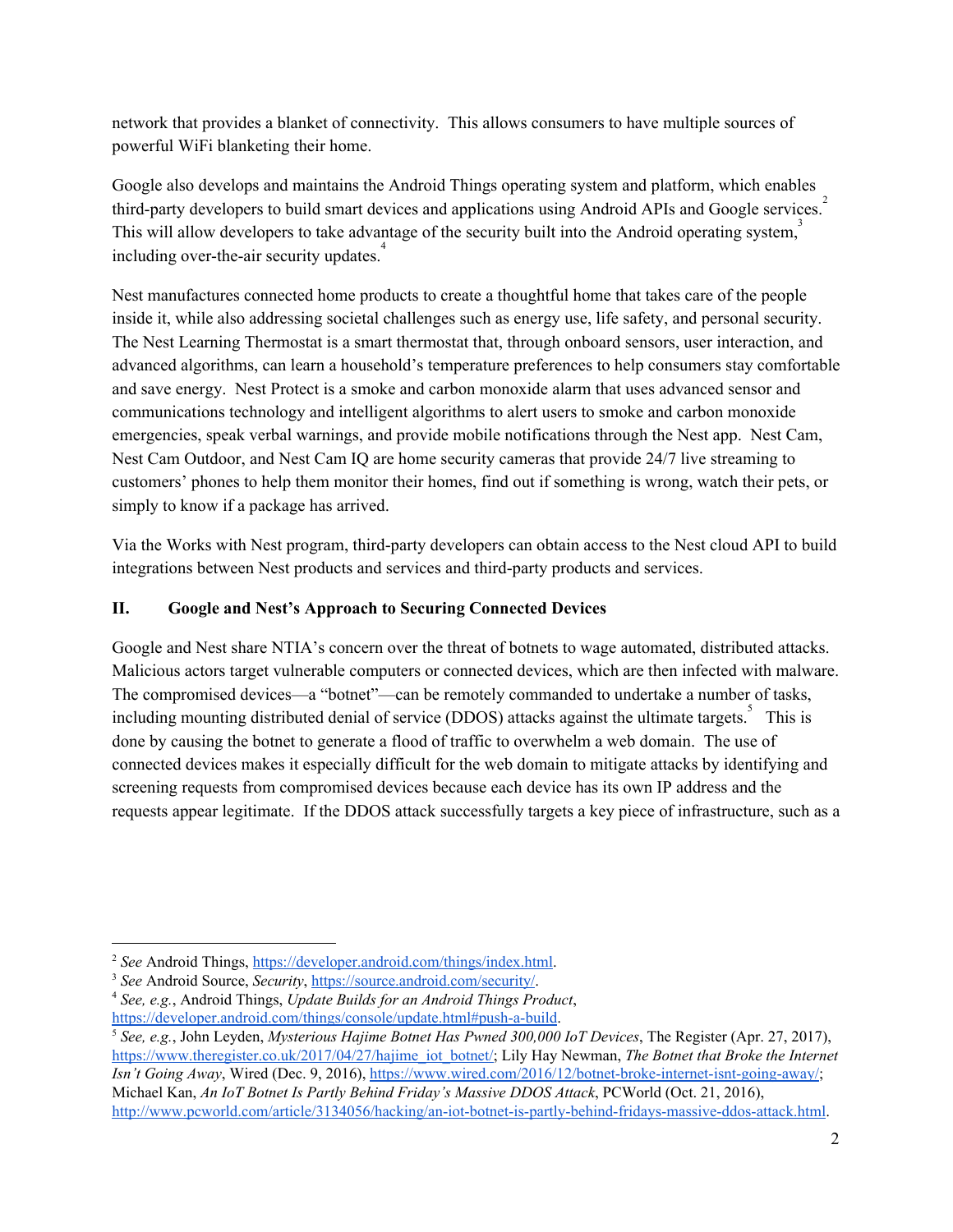dynamic domain name service provider—as occurred following the Mirai attack on Dyn in October 2016—the attack is capable of taking down sizable portions of the Internet. 6

To counter such threats, companies should use reasonable security measures in building and supporting connected devices. There is no "one size fits all" approach to combating such threats. What is reasonable or appropriate security can vary significantly depending on the environment in which a technology will be deployed, the types of products in question, the sensitivity of data involved, and the risks associated with malicious intrusion.<sup>7</sup> IoT, in particular, spans an enormous range of ecologies, each with its own individualized security needs. The security measures appropriate for the electrical grid, for example, are vastly different from the those appropriate for a connected toaster or a wearable fitness tracker. Nest and Google respectfully recommend that NTIA and other U.S. Government actors consider these variations in context, and the balance of this comment is focused on technologies developed for residential use.

In residential IoT, the following is a non-exhaustive list of security practices, which Google and Nest follow for their connected devices, that can help mitigate the risk of automated, distributed security attacks:

- *● Secure Coding*. Companies should follow "security by design," that is, integrating secure coding practices into the development and testing lifecycle for IoT devices. This is a vital step because botnets often take advantage of well-known and avoidable software vulnerabilities. Additionally, considering security in the design phase encourages software architecture that limits security risks by, for example, prohibiting administrative access to the device or limiting the information exposed to or transmitted over the public network. Companies can leverage secure coding principles from a number of authorities, such as the Open Web Application Security Project,  $\delta$  the Department of Homeland Security, $\int$  and Google.<sup>10</sup>
- *● Strong Authentication and Password Practices*. Strong authentication is one of the most important bulwarks against the conscription of connected devices into botnets.
	- *● No Default Passwords.* Recent events have shown the risk that many consumers will not change default passwords.<sup>11</sup> As a consequence, default passwords can open a path for

<sup>6</sup> *See, e.g.*, Newman, *supra*; Nicky Woolf, *DDoS Attack that Disrupted Internet Was Largest of Its Kind in History, Experts Say*, The Guardian (Oct. 26, 2016),

[https://www.theguardian.com/technology/2016/oct/26/ddos-attack-dyn-mirai-botnet.](https://www.theguardian.com/technology/2016/oct/26/ddos-attack-dyn-mirai-botnet)

<sup>7</sup> *See* Fed. Trade Comm'n, *Security Check: Reducing Risks to Your Computer Systems* 2 (June 2003), [https://www.ftc.gov/system/files/documents/plain-language/bus58-security-check-reducing-risks-your-computer-sys](https://www.ftc.gov/system/files/documents/plain-language/bus58-security-check-reducing-risks-your-computer-systems.pdf) [tems.pdf.](https://www.ftc.gov/system/files/documents/plain-language/bus58-security-check-reducing-risks-your-computer-systems.pdf)

<sup>8</sup> *See* OWASP, [https://www.owasp.org/index.php/Main\\_Page.](https://www.owasp.org/index.php/Main_Page)

<sup>9</sup> *See* U.S. Dep't of Homeland Security, *Strategic Principles for Securing the Internet of Things (IoT)*, Nov. 15, 2016,

[https://www.dhs.gov/sites/default/files/publications/Strategic\\_Principles\\_for\\_Securing\\_the\\_Internet\\_of\\_Things-201](https://www.dhs.gov/sites/default/files/publications/Strategic_Principles_for_Securing_the_Internet_of_Things-2016-1115-FINAL....pdf) [6-1115-FINAL....pdf.](https://www.dhs.gov/sites/default/files/publications/Strategic_Principles_for_Securing_the_Internet_of_Things-2016-1115-FINAL....pdf)

<sup>10</sup> *See* Google Outsourcing, *Web Application Security Requirements for Google Providers*, [https://partner-security.withgoogle.com/docs/webapp\\_requirements.](https://partner-security.withgoogle.com/docs/webapp_requirements)

<sup>11</sup> *See* U.S. Computer Emergency Readiness Team, *Heightened DDoS Threat Posed by Mirai and Other Botnets* (Oct. 14, 2016, last revised Nov. 30, 2016), [https://www.us-cert.gov/ncas/alerts/TA16-288A;](https://www.us-cert.gov/ncas/alerts/TA16-288A) *see also, e.g.*, Fred Kaplan, *Vulnerability Is the Internet's Original Sin*, Slate (Oct. 25, 2016),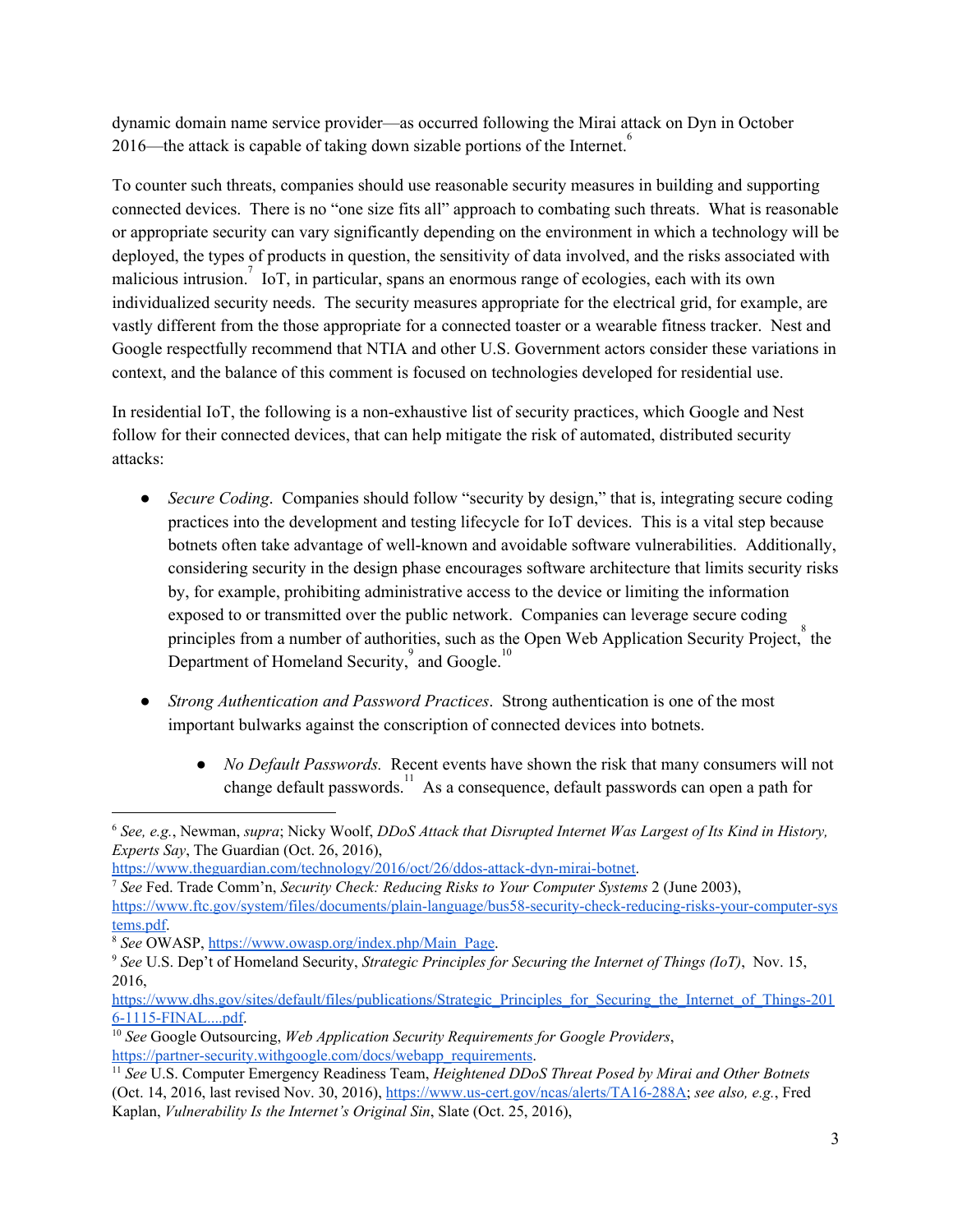malicious attackers to compromise large numbers of devices with a single set of credentials. That is why Nest and Google products do not ship with default passwords. Rather, users setting up a Nest or Google account must create an individualized password during the account creation process.

- *Multi-Factor Authentication.* Enabling multiple forms of verification ("multi-factor authentication") to access applications with control capabilities over devices further reduces the opportunity for malicious attackers to compromise large numbers of devices remotely. For example, Nest and Google account holders have the option of enabling two-factor authentication for added account security.
- *No Hardcoded Credentials.* Devices and services should not have hardcoded credentials ("backdoors"). Any process for a factory reset or lost password on a device should include a physical presence test, such as pressing a button or connecting a jumper. All credentials that allow access to the device should be documented and should be user-configurable.
- *● Encryption Best Practices*. Of course, strong authentication provides no protection if untrusted sources can control IoT devices over the network or obtain credentials by monitoring network traffic. Therefore, secure protocols, such as Transport Layer Security (TLS), should be used to encrypt traffic to and from external networks. Although the computations necessary to implement TLS can pose a problem for IoT devices with limited device computing resources, the security benefits it brings will generally outweigh such concerns. Additionally, connected device manufacturers should ensure they reap the benefits of this and other security protocols by ensuring that all cryptographic credentials (such as a TLS certificate) that are presented outside the device use private keys that are (1) unique to the specific device or service, and (2) replaceable in the event of expiration, compromise, or other business need.<sup>12</sup>
- *● Network Security*: The best way to maintain a service's network security is to expose as little of that service as possible to the public Internet, which means that any service not required for the proper functioning for the device or service should not be exposed on a network interface. Any services that must be exposed should not include undocumented extra functionality that can pose a security risk.
- *Enabling Security Updates.* IoT providers can also follow practices that promote the broad and prompt availability of security updates and mitigate the risk of compromise during the update process. For example:
	- *Updates Should be Automatic*. Devices should, generally speaking, be capable of automatic software updates so that they can receive security updates without user action. This is necessary for categories of devices that are not capable of such interaction (e.g.,

[http://www.slate.com/articles/news\\_and\\_politics/war\\_stories/2016/10/the\\_dyn\\_ddos\\_attack\\_shows\\_how\\_vulnerable](http://www.slate.com/articles/news_and_politics/war_stories/2016/10/the_dyn_ddos_attack_shows_how_vulnerable_we_ve_made_ourselves.html) we ve made ourselves.html.

<sup>&</sup>lt;sup>12</sup> This does not apply to certificates that are never presented *outside* of the device, such as those used to verify a firmware update or to perform a verified boot process.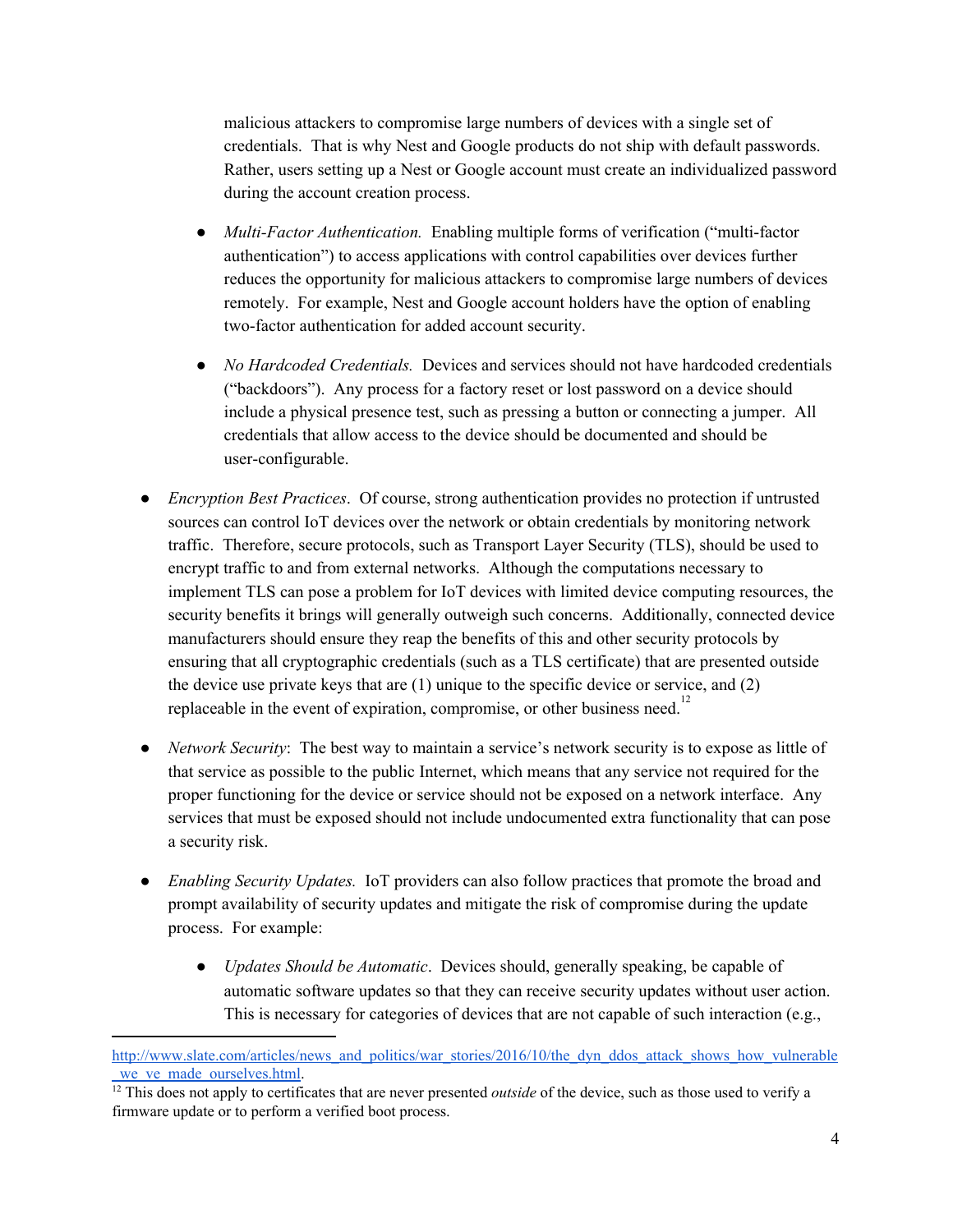those without integrated displays or remote application control). Even for devices with integrated displays or other means of control, automatic updates promote the broadest possible release of security upgrades to prevent the introduction or persistence of vulnerabilities that could compromise devices or other Internet-connected systems.

- *● Update Process Should be Secure.* IoT device manufacturers should also ensure that their method for providing security updates is verifiable. To avoid the risk of introducing malware onto IoT devices, all firmware updates should be cryptographically signed using asymmetric cryptography, and devices must verify the signature before installing the update.
- *Bug Bounty Programs.* In addition to pre-launch testing to identify vulnerabilities, many companies—including Google and Nest—have had success identifying and remediating security vulnerabilities through "bug bounty" programs, which provide incentives for outside security researchers to submit vulnerability reports.<sup>13</sup> At minimum, however, companies should maintain and monitor dedicated security channels for outside individuals, including security researchers, to submit vulnerability reports in their products. $14$

These security practices show some of the steps that the private sector can take to address the risks of botnets and automated attacks. This list is neither exhaustive nor meant to suggest any future regulatory approach. Google and Nest also recognize that best practices may evolve over time and may depend on the specific ecosystem or technology in question. Practices like these, however, show the results that are possible when the IoT technology industry takes security seriously and innovates to implement robust security.

#### **III. What Government Can Do**

Google and Nest appreciate NTIA's interest in fostering the adoption of these practices, and applaud the careful, thoughtful approach NTIA has taken to this issue. We believe it is important for government to incentivize and encourage the adoption of best practices like these, while ensuring that it continues to foster a pro-innovation climate, particularly in a space as nascent as IoT. Just as policymakers in the 1990s accorded the Internet room to develop, policymakers today should adopt an approach that enables IoT to flourish and grow. Google and Nest therefore agree with the FTC's longstanding recommendation against IoT-specific legislation.<sup>15</sup>

<sup>13</sup> *See, e.g.*, Bugcrowd, *Bug Bounty List*, [https://www.bugcrowd.com/bug-bounty-list/;](https://www.bugcrowd.com/bug-bounty-list/) HackerOne, *Bug Bounty Programs*, [https://hackerone.com/bug-bounty-programs.](https://hackerone.com/bug-bounty-programs)

<sup>14</sup> *See, e.g.*, Google, *Report a Security Vulnerability*,

[https://www.google.com/appserve/security-bugs/m2/new?rl=&key=;](https://www.google.com/appserve/security-bugs/m2/new?rl=&key=) Nest, *Keeping Data Safe at Nest*, [https://nest.com/privacy/data/.](https://nest.com/privacy/data/)

<sup>15</sup> *See* Fed. Trade Comm'n Staff, *Internet of Things: Privacy & Security in a Connected World* 48-49 (2015), [https://www.ftc.gov/system/files/documents/reports/federal-trade-commission-staff-report-november-2013-worksho](https://www.ftc.gov/system/files/documents/reports/federal-trade-commission-staff-report-november-2013-workshop-entitled-internet-things-privacy/150127iotrpt.pdf) [p-entitled-internet-things-privacy/150127iotrpt.pdf.](https://www.ftc.gov/system/files/documents/reports/federal-trade-commission-staff-report-november-2013-workshop-entitled-internet-things-privacy/150127iotrpt.pdf)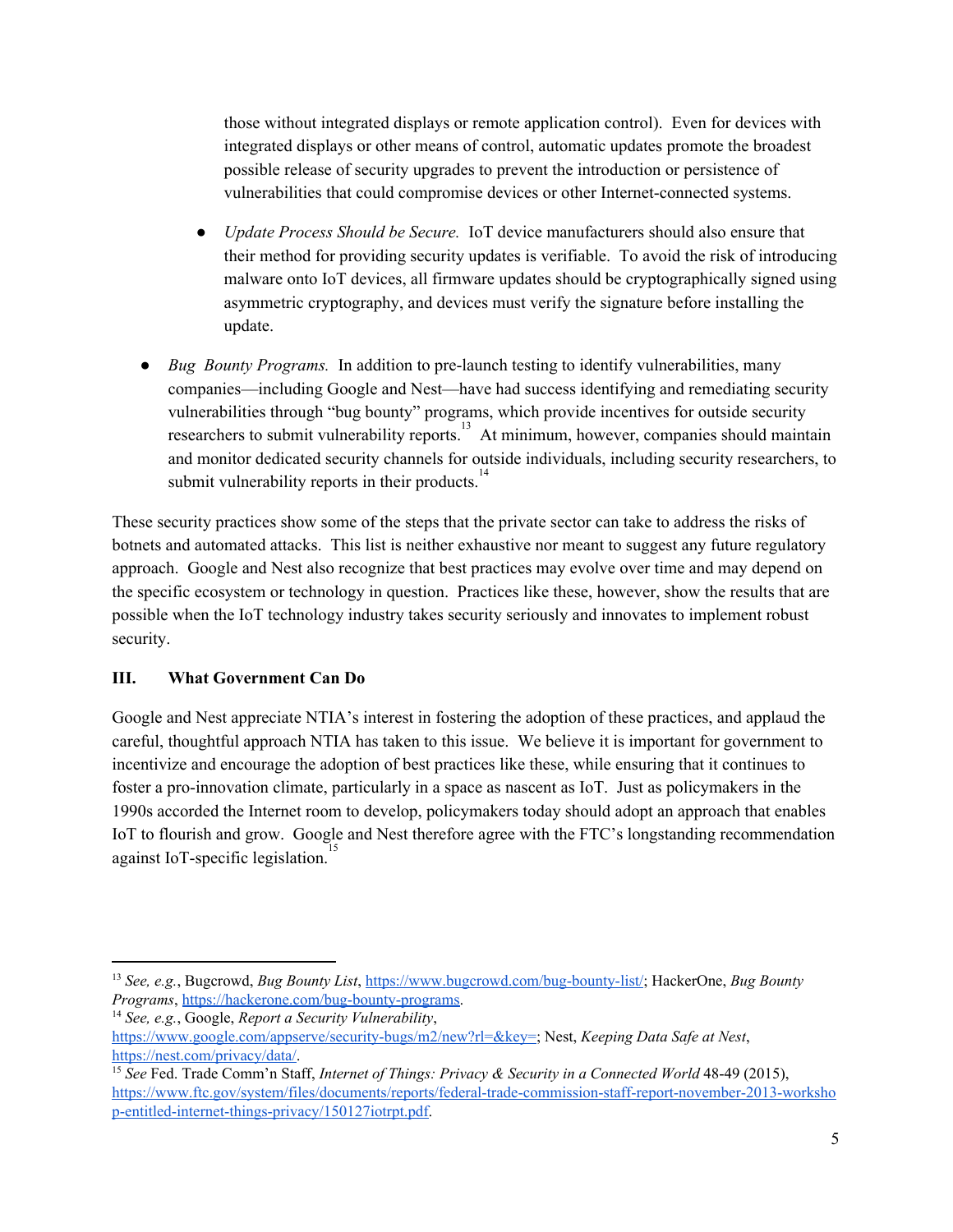Existing law already requires manufacturers of connected devices to employ reasonable security measures to avoid substantial consumer injury.<sup>16</sup> The FTC and the States actively enforce these and other security and privacy mandates.<sup>17</sup>

Rather than impose new legal mandates, government can and should encourage the marketplace to do more to reward those who invest in good security practices and punish those that do not. Device and network security are, by their nature, complex and difficult for ordinary consumers to ascertain and understand. In addition, while Google and Nest share the FTC's goal of preventing misleading statements about security, strong enforcement action may unintentionally deter companies from providing more specific information about their security practices. As a consequence, the government should consider ways to create an environment in which businesses are more inclined to voluntarily provide information about their security practices and increase consumer awareness of good security practices they can follow. As consumers are informed in a clear manner about the elements of sound security, and the security of specific products, they can more readily factor security into their decisions about whether to purchase and how to use products. This, in turn, should spur more companies to prioritize security.

NTIA has also recognized the value of greater transparency regarding security practices.<sup>18</sup> We commend the NTIA's work to convene a wide variety of stakeholders to consider ways to encourage consumers to consider security as they decide what smart devices to buy and how to use them.

Government of course can also play an important role in sharing information about vulnerabilities in devices, software or other parts of the IoT ecosystem that can lead to security breaches. The government should leverage the Vulnerability Equities Process, CERTS, and other mechanisms to help industry keep users secure. At the same time, government should refrain from attempting to require manufacturers, developers and others in the ecosystem to implant backdoors for surveillance purposes. Doing so necessarily compromises security for users, and undermines the trust that is necessary if IoT is to reach its potential.

We also believe it is critical to ensure that consumers are making informed decisions about their own digital hygiene practices, which can reduce the likelihood of successful botnet attacks. One example of this is the National Cyber Security Alliance's (NCSA) Lock Down Your Login campaign (sponsored by Google),  $\frac{19}{2}$  which highlights six discrete steps that consumers can take to improve the security of their data and devices:

- Protect accounts with strong authentication
- Keep software updated
- Avoid phishing attempts

<sup>18</sup> NTIA, Multistakeholder Process; Internet of Things (IoT) Security Upgradability and Patching, [https://www.ntia.doc.gov/other-publication/2016/multistakeholder-process-iot-security.](https://www.ntia.doc.gov/other-publication/2016/multistakeholder-process-iot-security) .

<sup>16</sup> *See, e.g.*, 15 U.S.C. § 45(a).

<sup>&</sup>lt;sup>17</sup> In addition, to Section 5 of the FTC Act and comparable state prohibitions on unfair and deceptive acts and practices, IoT companies are subject to a host of more targeted laws, such as the Children's Online Privacy Protection Act, the Fair Credit Reporting Act, the data breach notice laws of 48 states, and the substantive data security requirements of fifteen states.

<sup>19</sup> *See* National Cyber Security Alliance, *Lock Down Your Login*, [https://www.lockdownyourlogin.org.](https://www.lockdownyourlogin.org/)